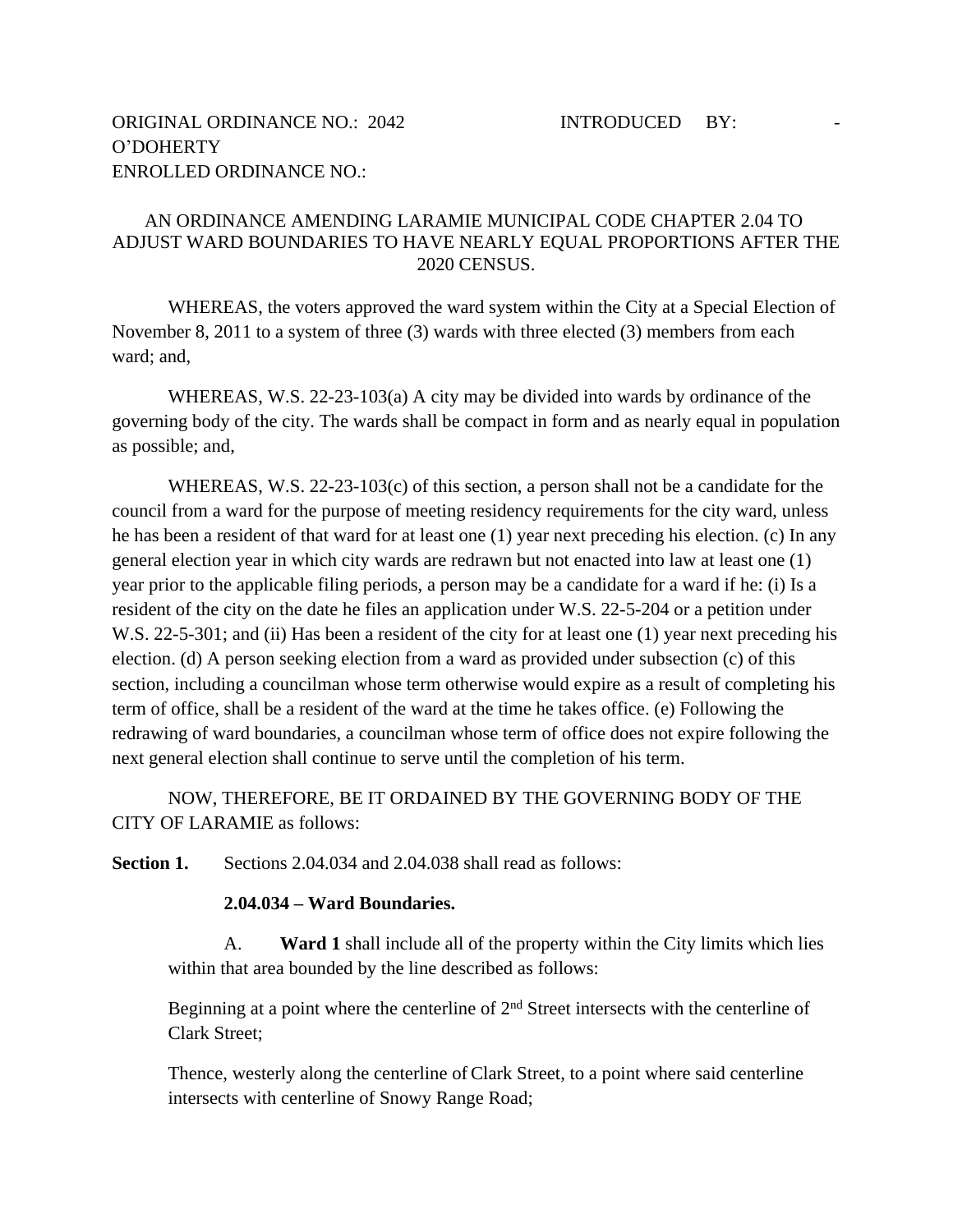Thence, westerly along centerline of Snowy Range Road to a point where said centerline intersects with the City Boundary;

Thence, northerly along the City Boundary and following the City Boundary to a point where it intersects with the centerline of Corthell Road;

Thence, northerly along the centerline of Corthell Road to a point where said centerline intersects with the centerline of Spring Creek Drive;

Thence, easterly along the centerline of Spring Creek Drive to a point where said centerline intersects with the centerline of 22nd Street;

Thence, northerly along the centerline of  $22<sup>nd</sup>$  Street to a point where said centerline intersects with the centerline of Grand Ave;

Thence, westerly along the centerline of Grand Ave to a point where said centerline intersects with the centerline of 2<sup>nd</sup> Street;

Thence, northerly along the centerline of 2<sup>nd</sup> Street to the point where said centerline reaches the point of beginning.

B. **Ward 2** shall include all of the property within the City limits which lies within that area bounded by the line described as follows:

Beginning at a point where the centerline of  $2<sup>nd</sup>$  Street intersects with the centerline of Clark Street;

Thence, westerly along the centerline of Clark Street to a point where said centerline intersects with the centerline of Snowy Range Road;

Thence, westerly along the centerline of Snowy Range Road to a point where said centerline intersects with the City Boundary;

Thence, easterly along the City Boundary and following the City Boundary to a point where it intersects with the centerline of 9<sup>th</sup> Street;

Thence, southerly along the centerline of 9<sup>th</sup> Street to a point where said centerline intersects with the centerline of Mitchell Street;

Thence, easterly along the centerline of Mitchell Street to a point where said centerline intersects with the centerline of 15<sup>th</sup> Street;

Thence, southerly along the centerline of  $15<sup>th</sup>$  Street to a point where said centerline intersects with the centerline of Willet Drive;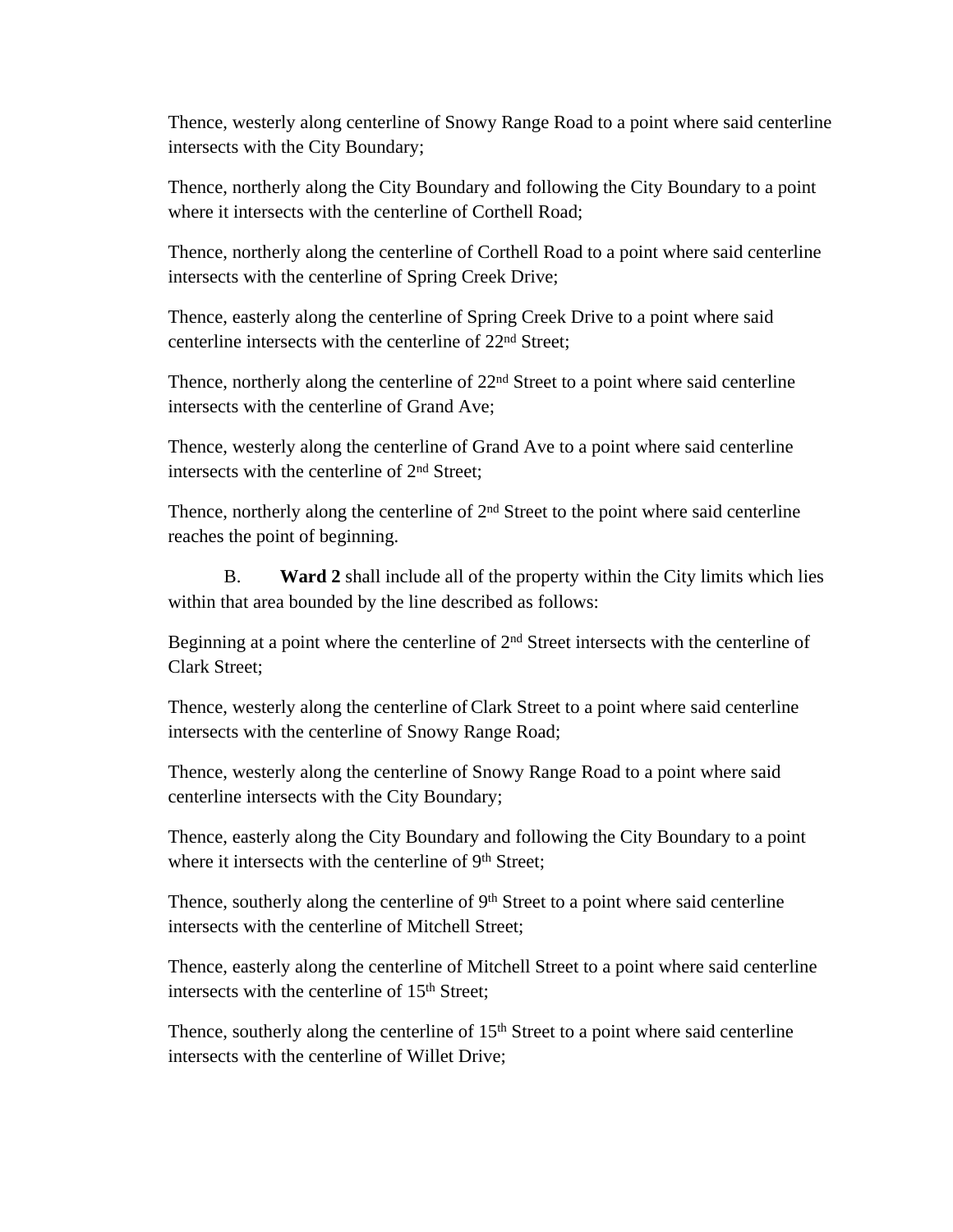Thence, easterly continuing along the centerline of Willet Drive to a point where said centerline intersects with the centerline of 22nd Street;

Thence, southerly along the centerline of 22<sup>nd</sup> Street to a point where said centerline intersects with the centerline of Grand Ave;

Thence, westerly on the centerline of Grand Ave to a point where said centerline intersects with the centerline of 2nd Street;

Thence, northerly on the centerline of  $2<sup>nd</sup>$  Street to a point where said centerline reaches the point of beginning.

C. **Ward 3** shall include all of the property within the City limits which lies within that line described as follows:

Beginning at the point where the centerline of Mitchell Street intersects with the centerline of 9th Street;

Thence, northerly along the centerline of 9<sup>th</sup> Street to the point where said centerline intersects with the City Boundary;

Thence, easterly along the City Boundary and following the City Boundary to a point where it intersects with the centerline of Corthell Road;

Thence, northerly along the centerline of Corthell Road to a point where said centerline intersects with centerline of Spring Creek Drive;

Thence, easterly along the centerline of Spring Creek Drive to a point where said centerline intersects with the centerline of 22nd Street;

Thence, northerly along the centerline of  $22<sup>nd</sup>$  Street to a point where said centerline intersects with the centerline Willet Drive;

Thence, westerly along the centerline of Willet Drive to a point where said centerline intersects with the centerline of 15<sup>th</sup> Street;

Thence, northerly along the centerline of 15<sup>th</sup> Street to a point where said centerline intersects with the centerline of Mitchell Street;

Thence, westerly along the centerline of Mitchell Street to the point where said centerline reaches the point of beginning.

## **2.04.038 – Wards – Census Data.**

The wards described in Section 2.04.034 are based upon the Census Data for the year 2020. For any territory which is not included in the ward description, but is annexed